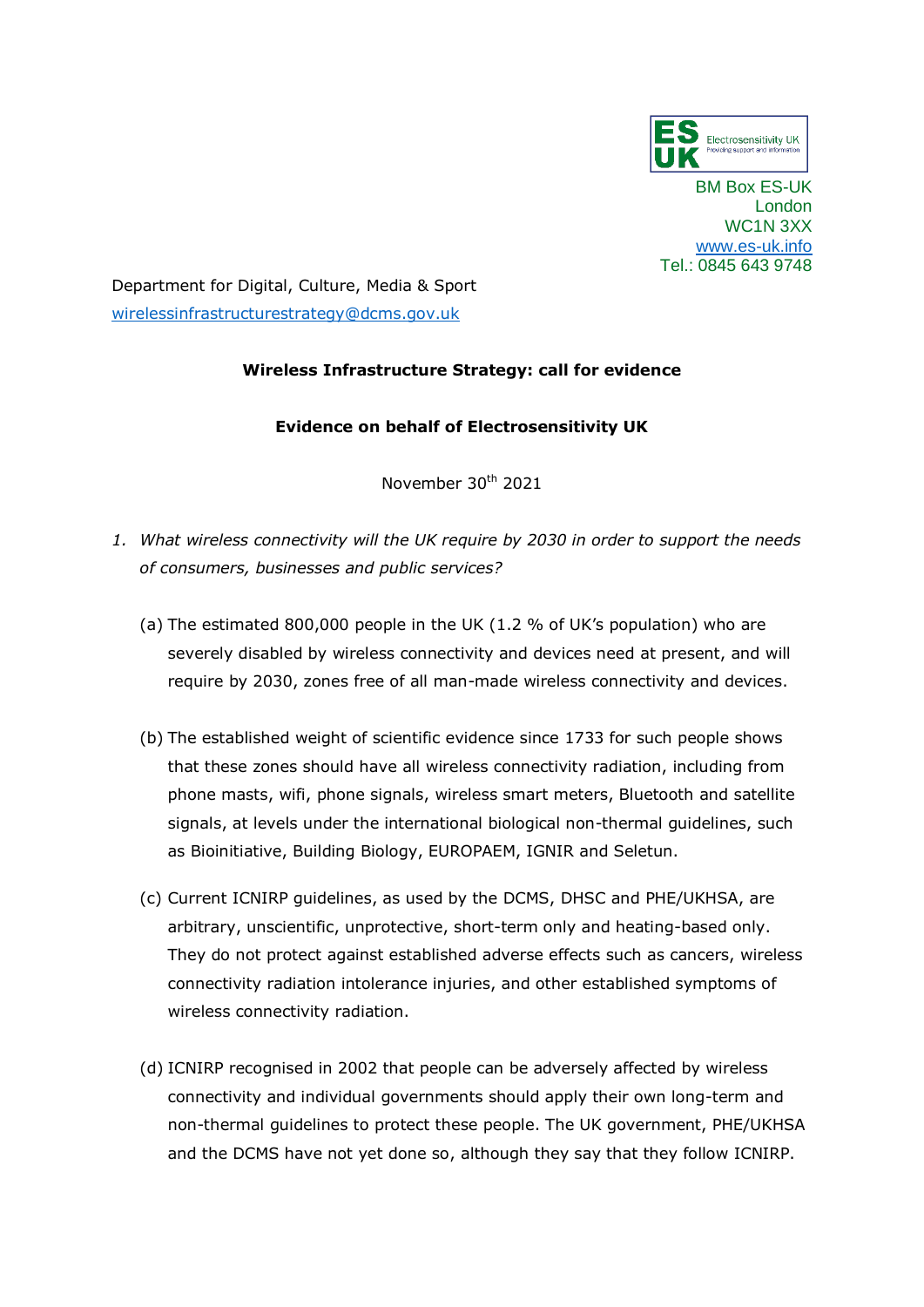- (e) ICNIRP was established as a 'front' to uphold the interests of the radiation and wireless industry. The World Health Organization has given the radiation industry total control over its guidelines, setting unprotective short-term only and heatingonly wireless guidelines. It has been established since the 1930 that short-term only and heating-only guidelines as not protective of people or wildlife.
- (f) US Regulators in 1957 and US Appeal Court Judges in 2021 condemned shortterm thermal-only guidelines, like the UK's ICNIRP guidelines, as 'arbitrary'.
- (g) The first guidelines, in the 1930s, were non-thermal. Since the 1930s it has been established scientifically that the primary harm from wireless is non-thermal, not through heating. Heating is a secondary effect.
- (h) The UK should aim by 2030 to extend the use of fibre-optic cable so that all internet and phone access can be wired, not wireless. There should be plugs and access points available in each home, workplace and public space, as already with electricity, gas and water supplies.
- (i) At the present rate of increase in adverse effects and disorders established as caused by wireless connectivity, including ones involving neurological, cardiovascular, fertility and cancer outcomes, the health and care costs will continue to increase. This will be in addition to the increasingly detrimental effects on general social life and well-being.
- (j) The World Health Organisation's IARC classified all wireless connectivity radiation as a 2B carcinogen in 2011.
- (k) The leading experts have stated since 2013 that there is now sufficient scientific evidence requiring that wireless connectivity radiation should be reclassified as a class 1 certain cancer agent.
- (l) The FDA/NTP's \$30 million study, on whether wireless connectivity radiation from mobile phones causes cancer, found in 2018 'clear evidence', their highest category, that mobile phone wireless connectivity radiation causes cancer.
- (m) This FDA/NTP study confirmed what has been shown since 1953, that wireless connectivity radiation causes cancer.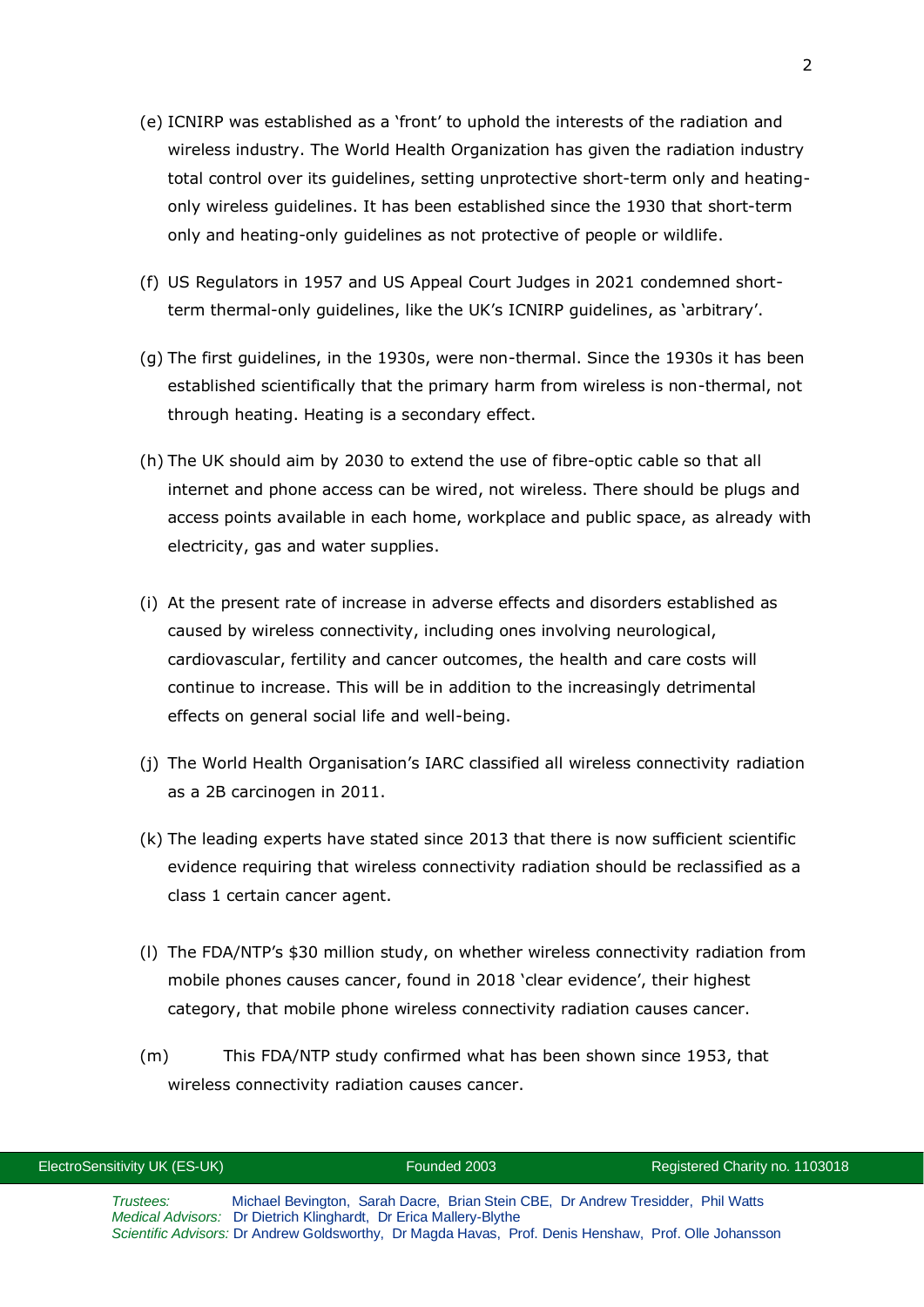- (n) The Ramazzini study found in 2018 that phone mast wireless connectivity radiation causes cancer, just like mobile phone wireless connectivity radiation.
- (o) The insurance industry since the 1990s has refused to underwrite wireless connectivity risks, except in the highest category along with, for instance, asbestos.
- (p) The UK's aim for 2030 should be to remove the toxic pollution of the current high levels of electrosmog allowed under ICNIRP's unscientific and unprotective guidelines which are based on a minority industry hypothesis. The UK should aim for hygienic levels, as under IGNIR, so that the health of the UK population can be restored and the 1.2% of the UK population, who are currently often forced out of their homes, jobs and good health by the high levels of electrosmog, can enjoy equal rights to a healthy life with other people.
- (q) The vision of DCMS and the DHSC should be to follow the mainstream science and weight of evidence which shows the serious adverse effects like cancers and disability caused by high levels of wireless connectivity radiation under ICNIRP's minority viewpoint. Instead of following the wireless industry like the WHO and its ICNIRP, the DCMS and the DHSC should be guided by established science since 1733 and protect all the UK population from the known adverse effects of current levels of wireless connectivity.

*7. What should government consider when designing a policy and regulatory framework to support the development of new wireless technologies?*

*a). Is the current policy and regulatory framework suitable? If not, what changes are required?*

- (a) The government should ensure that its policy and regulatory framework follow the majority mainstream science, not disinformation and lies about the 'safety' of wireless connectivity radiation promulgated by some wireless industry agents.
- (b) The government should ensure that DCMS and Ofcom follow the mainstream and majority science since 1733 and do not, as at present, contravene the Health and Safety at Work Act 1974 and the Equality Act 2010 by choosing to adopt arbitrary, unscientific and unprotective wireless connectivity radiation guidelines.

ElectroSensitivity UK (ES-UK) From the Counded 2003 Registered Charity no. 1103018